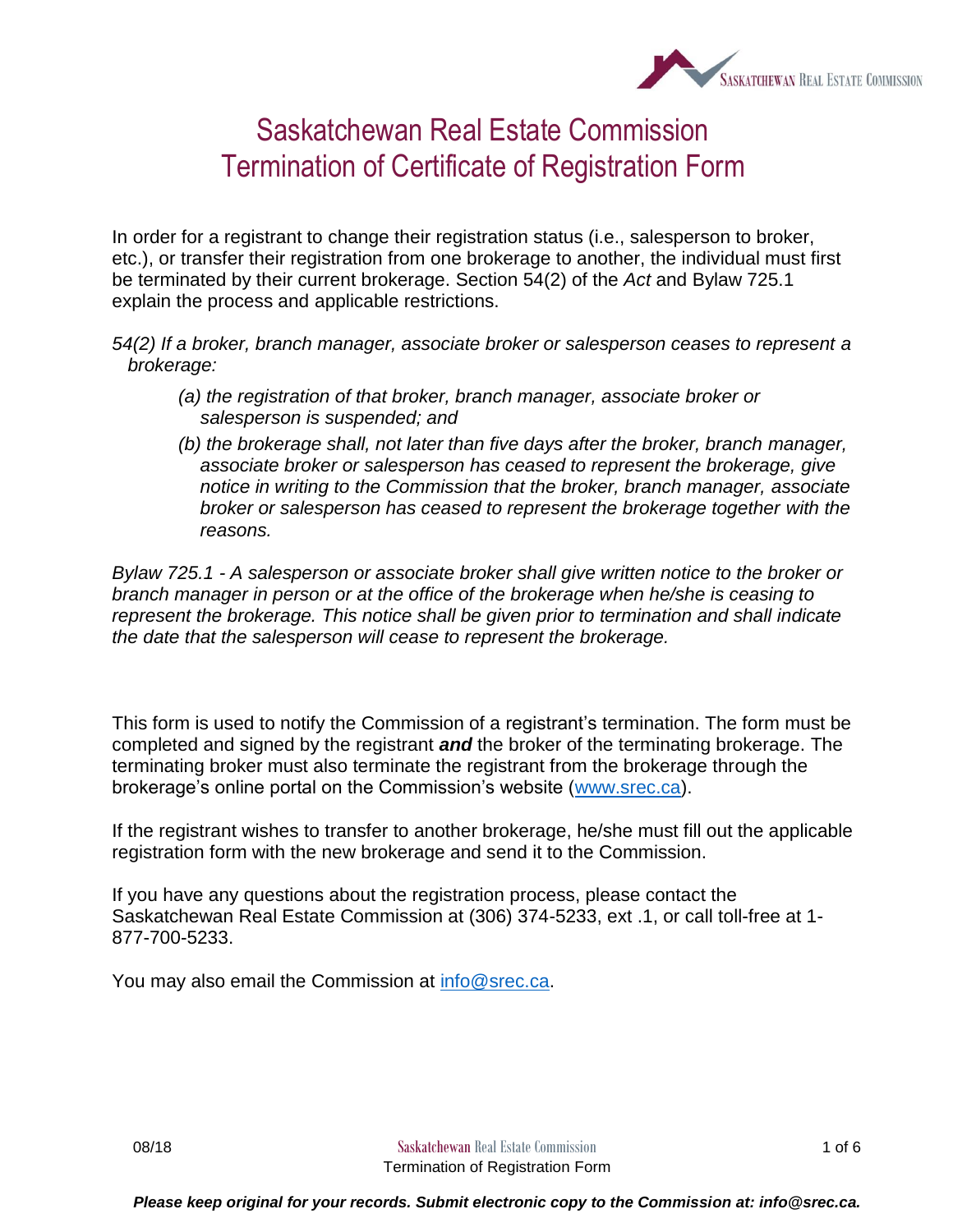

## Termination of Registration

Date of termination:

MM/DD/YYY

Registrant SREC ID number:

ex: RW-1234567

\_\_\_\_\_\_\_\_\_\_\_\_\_\_\_\_\_\_\_\_\_\_\_\_\_\_\_\_\_\_\_\_\_\_\_\_\_\_\_\_\_\_\_\_\_\_\_\_\_\_\_\_\_\_\_\_\_\_\_\_\_\_\_\_\_\_\_\_\_\_

Registrant legal name in full (*no initials*)

Last, first and middle name(s)

Nick name or alternate first name (if applicable):

*A "nick name" must have been previously approved by the Commission for use, as on certificate of registration.*

\_\_\_\_\_\_\_\_\_\_\_\_\_\_\_\_\_\_\_\_\_\_\_\_\_\_\_\_\_\_\_\_\_\_\_\_\_\_\_\_\_\_\_\_\_\_\_\_\_\_\_\_\_\_\_\_\_\_\_\_\_\_\_\_\_\_\_\_\_\_\_

\_\_\_\_\_\_\_\_\_\_\_\_\_\_\_\_\_\_\_\_\_\_\_\_\_\_\_\_\_\_\_\_\_\_\_\_\_\_\_\_\_\_\_\_\_\_\_\_\_\_\_\_\_\_\_\_\_\_\_\_\_\_\_\_\_\_\_\_\_\_\_

\_\_\_\_\_\_\_\_\_\_\_\_\_\_\_\_\_\_\_\_\_\_\_\_\_\_\_\_\_\_\_\_\_\_\_\_\_\_\_\_\_\_\_\_\_\_\_\_\_\_\_\_\_\_\_\_\_\_\_\_\_\_\_\_\_\_\_\_\_\_\_

\_\_\_\_\_\_\_\_\_\_\_\_\_\_\_\_\_\_\_\_\_\_\_\_\_\_\_\_\_\_\_\_\_\_\_\_\_\_\_\_\_\_\_\_\_\_\_\_\_\_\_\_\_\_\_\_\_\_\_\_\_\_\_\_\_\_\_\_\_\_\_

\_\_\_\_\_\_\_\_\_\_\_\_\_\_\_\_\_\_\_\_\_\_\_\_\_\_\_\_\_\_\_\_\_\_\_\_\_\_\_\_\_\_\_\_\_\_\_\_\_\_\_\_\_\_\_\_\_\_\_\_\_\_\_\_\_\_\_\_\_\_\_

\_\_\_\_\_\_\_\_\_\_\_\_\_\_\_\_\_\_\_\_\_\_\_\_\_\_\_\_\_\_\_\_\_\_\_\_\_\_\_\_\_\_\_\_\_\_\_\_\_\_\_\_\_\_\_\_\_\_\_\_\_\_\_\_\_\_\_\_\_\_\_

Date of birth:

MM/DD/YYYY

Brokerage name:

Brokerage full address (including PO Box, street address, city and postal code):

Brokerage telephone:

(123)-456-7890

| Broker's email address: |  |
|-------------------------|--|
|-------------------------|--|

Registration status at termination: (check one)

**Salesperson** 

Associate Broker

Branch Manager

Broker

**08/18 Saskatchewan** Real Estate Commission **2 of 6** Termination of Registration Form

*Please keep original for your records. Submit electronic copy to the Commission at: info@srec.ca.*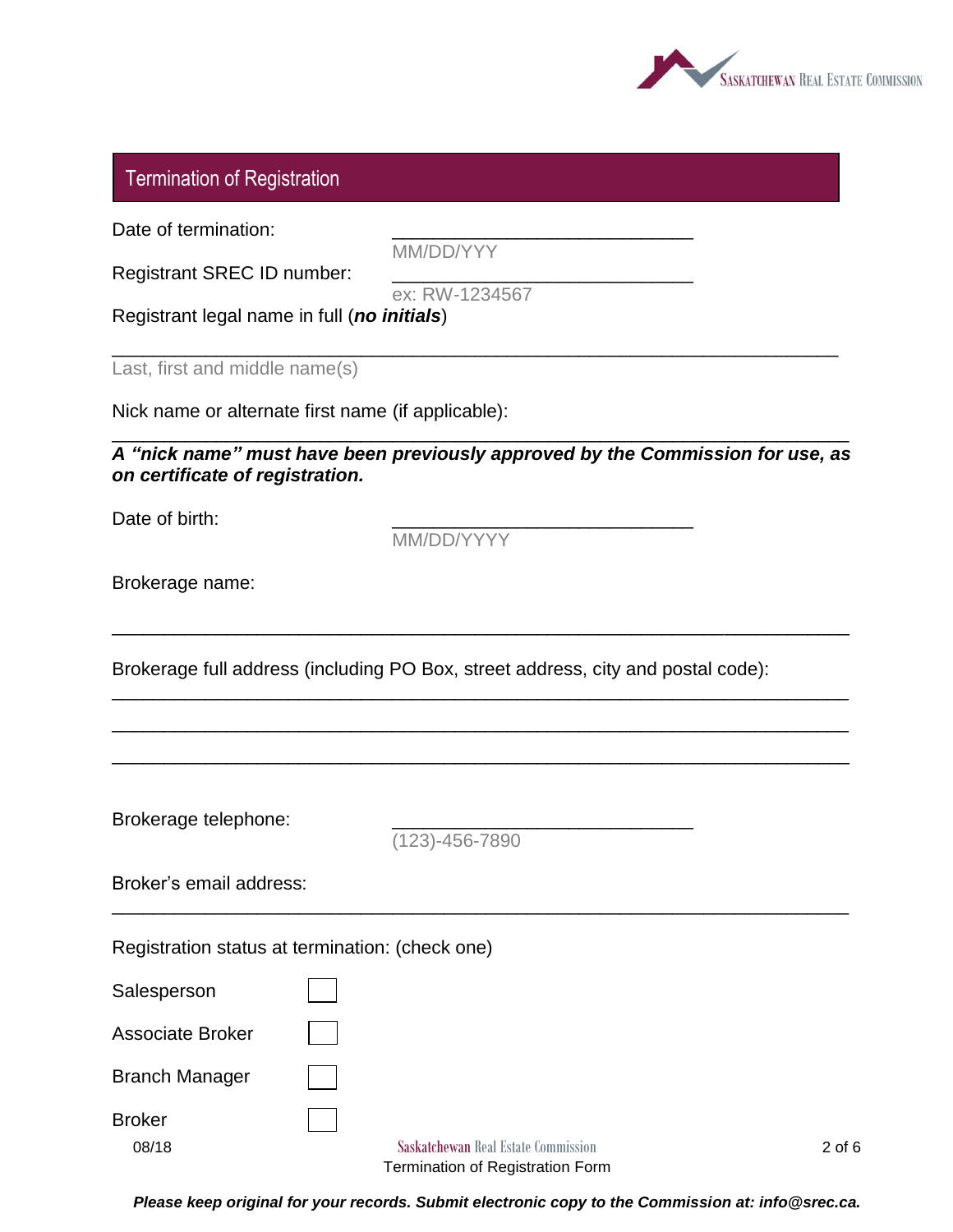

Reason for termination: (check all that apply)

| Retiring from the industry                                          |
|---------------------------------------------------------------------|
| Taking a leave<br>(includes medical, maternity and extended travel) |
| Moving away                                                         |
| Returning to post-secondary education                               |
| Did not renew before annual deadline                                |
| Did not complete required CPD course                                |
| Cancelled following a disciplinary hearing (date of hearing:        |
| Moving to another brokerage                                         |
| Other (please specify)                                              |
|                                                                     |

*Please Note:*

*If the reason for termination is other than retiring from the industry or moving to another brokerage, this termination form must be sent IMMEDIATELY to the Commission at [info@srec.ca.](mailto:info@srec.ca)* 

\_\_\_\_\_\_\_\_\_\_\_\_\_\_\_\_\_\_\_\_\_\_\_\_\_\_\_\_\_\_\_\_\_\_\_\_\_\_\_\_\_\_\_\_\_\_\_\_\_\_\_\_\_\_\_\_\_\_\_\_\_\_\_\_\_\_\_\_\_\_\_

Is the brokerage in possession of any information that would suggest that the employee has engaged in conduct that contravenes regulatory requirements or is inconsistent with just and equitable principles of trade?

\_\_\_\_\_\_\_\_\_\_\_\_\_\_\_\_\_\_\_\_\_\_\_\_\_\_\_\_\_\_\_\_\_\_\_\_\_\_\_\_\_\_\_\_\_\_\_\_\_\_\_\_\_\_\_\_\_\_\_\_\_\_\_\_\_\_\_\_\_\_\_

\_\_\_\_\_\_\_\_\_\_\_\_\_\_\_\_\_\_\_\_\_\_\_\_\_\_\_\_\_\_\_\_\_\_\_\_\_\_\_\_\_\_\_\_\_\_\_\_\_\_\_\_\_\_\_\_\_\_\_\_\_\_\_\_\_\_\_\_\_\_\_

\_\_\_\_\_\_\_\_\_\_\_\_\_\_\_\_\_\_\_\_\_\_\_\_\_\_\_\_\_\_\_\_\_\_\_\_\_\_\_\_\_\_\_\_\_\_\_\_\_\_\_\_\_\_\_\_\_\_\_\_\_\_\_\_\_\_\_\_\_\_\_

\_\_\_\_\_\_\_\_\_\_\_\_\_\_\_\_\_\_\_\_\_\_\_\_\_\_\_\_\_\_\_\_\_\_\_\_\_\_\_\_\_\_\_\_\_\_\_\_\_\_\_\_\_\_\_\_\_\_\_\_\_\_\_\_\_\_\_\_\_\_\_

NO

**YES** 

If YES, please provide details below (attach a separate statement if required):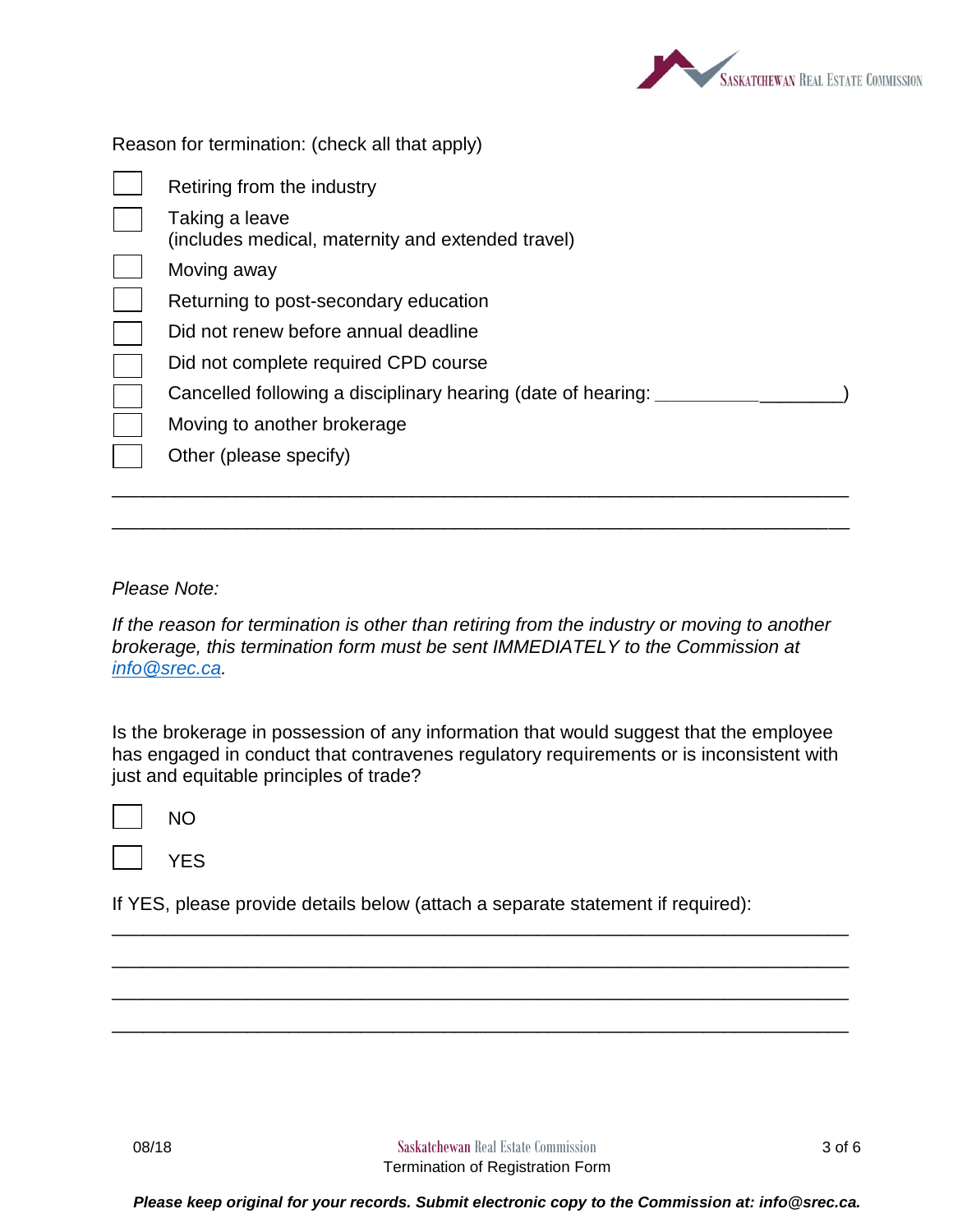

Has the registrant seen this Termination of Registration Form?

|--|--|

YES

Registrant's Signature:

If **NO** and/or the registrant's signature has not been obtained, please provide reasons (attach separate statement if required):

\_\_\_\_\_\_\_\_\_\_\_\_\_\_\_\_\_\_\_\_\_\_\_\_\_\_\_\_\_\_\_\_\_\_\_\_\_\_\_\_\_\_\_\_\_\_\_\_\_\_\_\_\_\_\_\_\_\_\_\_\_\_\_\_\_\_\_\_\_\_\_\_\_\_

\_\_\_\_\_\_\_\_\_\_\_\_\_\_\_\_\_\_\_\_\_\_\_\_\_\_\_\_\_\_\_\_\_\_\_\_\_\_\_\_\_\_\_\_\_\_\_\_\_\_\_\_\_\_\_\_\_\_\_\_\_\_\_\_\_\_\_\_\_\_\_\_\_\_\_\_\_\_\_\_\_\_

\_\_\_\_\_\_\_\_\_\_\_\_\_\_\_\_\_\_\_\_\_\_\_\_\_\_\_\_\_\_\_\_\_\_\_\_\_\_\_\_\_\_\_\_\_\_\_\_\_\_\_\_\_\_\_\_\_\_\_\_\_\_\_\_\_\_\_\_\_\_\_\_\_\_\_\_\_\_\_\_\_\_

\_\_\_\_\_\_\_\_\_\_\_\_\_\_\_\_\_\_\_\_\_\_\_\_\_\_\_\_\_\_\_\_\_\_\_\_\_\_\_\_\_\_\_\_\_\_\_\_\_\_\_\_\_\_\_\_\_\_\_\_\_\_\_\_\_\_\_\_\_\_\_\_\_\_\_\_\_\_\_\_\_\_

\_\_\_\_\_\_\_\_\_\_\_\_\_\_\_\_\_\_\_\_\_\_\_\_\_\_\_\_\_\_\_\_\_\_\_\_\_\_\_\_\_\_\_\_\_\_\_\_\_\_\_\_\_\_\_\_\_\_\_\_\_\_\_\_\_\_\_\_\_\_\_\_\_\_\_\_\_\_\_\_\_\_

\_\_\_\_\_\_\_\_\_\_\_\_\_\_\_\_\_\_\_\_\_\_\_\_\_\_\_\_\_\_\_\_\_\_\_\_\_\_\_\_\_\_\_\_\_\_\_\_\_\_\_\_\_\_\_\_\_\_\_\_\_\_\_\_\_\_\_\_\_\_\_\_\_\_\_\_\_\_\_\_\_\_

Termination Statement

I declare that

name of registrant

has been terminated from employment with

**08/18 Saskatchewan** Real Estate Commission **4 of 6** \_\_\_\_\_\_\_\_\_\_\_\_\_\_\_\_\_\_\_\_\_\_\_\_\_\_\_\_\_\_\_\_\_\_\_\_\_\_\_\_\_\_\_\_\_\_\_\_\_\_\_\_\_\_\_\_\_\_\_\_\_\_\_\_\_\_\_\_\_\_\_ name of brokerage effective this \_\_\_\_\_\_\_\_\_\_\_\_\_\_ day of \_\_\_\_\_\_\_\_\_\_\_\_\_\_\_\_\_\_\_\_\_\_\_\_\_\_\_\_\_\_\_\_, 20\_\_\_\_\_. I confirm that the information contained in this Form is true to the best of this broker/brokerage's knowledge. \_\_\_\_\_\_\_\_\_\_\_\_\_\_\_\_\_\_\_\_\_\_\_\_\_\_\_\_\_\_\_\_\_\_\_\_\_\_\_\_\_\_\_\_\_\_\_\_\_\_\_\_\_\_\_\_\_\_\_\_\_\_\_\_\_\_\_\_\_\_\_ signature of broker \_\_\_\_\_\_\_\_\_\_\_\_\_\_\_\_\_\_\_\_\_\_\_\_\_\_\_\_\_\_\_\_\_\_\_\_\_\_\_\_\_\_\_\_\_\_\_\_\_\_\_\_\_\_\_\_\_\_\_\_\_\_\_\_\_\_\_\_\_\_\_ date – MM/DD/YYYY

\_\_\_\_\_\_\_\_\_\_\_\_\_\_\_\_\_\_\_\_\_\_\_\_\_\_\_\_\_\_\_\_\_\_\_\_\_\_\_\_\_\_\_\_\_\_\_\_\_\_\_\_\_\_\_\_\_\_\_\_\_\_\_\_\_\_\_\_\_\_\_

*Please keep original for your records. Submit electronic copy to the Commission at: info@srec.ca.*

Termination of Registration Form